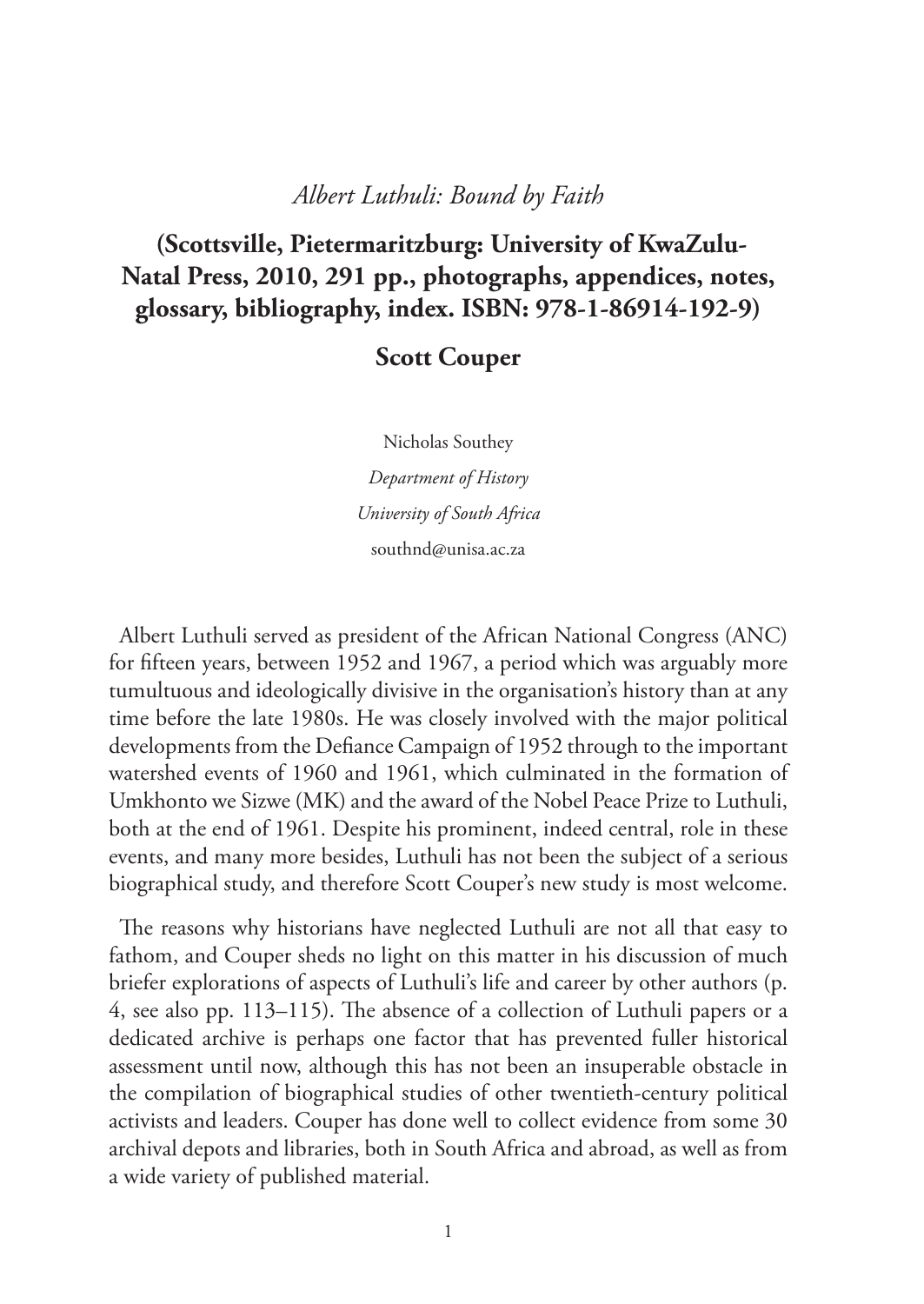Of much more importance to Couper than the paucity of scholarly assessments of Luthuli is the marginalisation and misrepresentation of Luthuli's political philosophy and actions by ANC politicians and leaders since the 1960s. This theme dominates the entire book, from introduction through to postscript. Couper is at pains to point out that the dominant nationalist narrative of the struggle has seriously distorted Luthuli's contribution, and in particular has violated his principled commitment to non-violence throughout his career. Nationalists have long argued that the ANC as a whole supported the adoption of more militant, radical and violent tactics and strategies from 1961 in the face of brutal suppression and the absence of legitimate and legal political space. Couper contends that Luthuli always believed that armed struggle was avoidable, and he never agreed with the establishment of MK and its subsequent acts of sabotage. He was careful to show 'solidarity' with leaders such as Nelson Mandela who actively pursued armed resistance, but personally held fast to non-violent philosophies and strategies to attain political rights and a democratic non-racial future. Luthuli's stance did not fit the dominant paradigm, and hence he has been marginalised and misunderstood, sometimes even wilfully, by the ANC.

Couper marshals considerable evidence to support his arguments. The first chapter situates a young Luthuli as a product of Christian mission education and influence, in the Congregational tradition of the American Board Mission, a formation which was indelibly to influence his subsequent life and actions. The theme is developed further in Chapter 2, entitled 'The Christian mode', which chronologically traces Luthuli's journey from the age of about 30 to 60, and explores his deepening involvement in public life. Further evidence of Luthuli's Christian commitment, expressed at times through participation in international missionary conferences, at least up till the end of the 1940s, is presented throughout the chapter. There can be little doubt of the driving Christian impulses of Luthuli's life; and although this is knowledge is not new, nowhere else has so much evidence of it been presented.

The next three chapters deal with the events of the first half of the 1960s, and here the core political tensions over the most effective means to counter the apartheid government's banning and crushing of black political opposition are explored in considerable detail. Couper captures the climate and the debates of the period well, as free political space was closed down in the months after the Sharpeville massacre. Luthuli is portrayed as negotiating a path between white liberal Christian concerns and various Africanist, radical,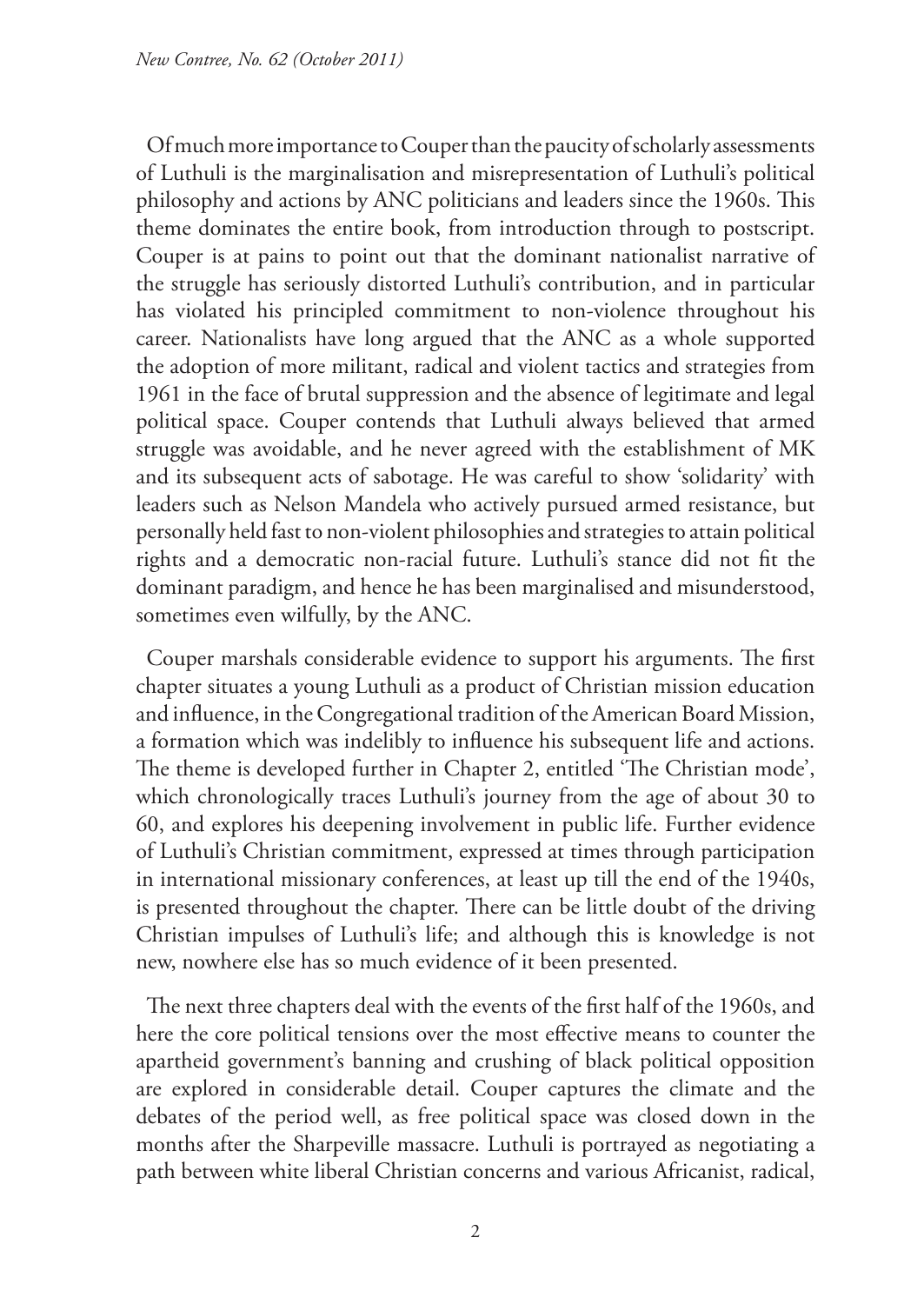and communist positions. Political discussions were tense and fraught in an increasingly difficult and more oppressive environment. Luthuli is shown to be careful, considered and consistent in his political decisions, always guided by his Christian principles. His own ability to shape events became increasingly restricted during this period, given that state suffocation of opposition through its use of its range of resources proved increasingly effective.

Couper's arguments are presented directly, sometimes even polemically. He leaves little room for ambiguity or uncertainty as he advances his case, and he presents a strong counter-narrative to the nationalist paradigm. Some of the evidence can surely be read more ambiguously and less dogmatically, as Raymond Suttner has done in a recent article (see '"The Road to Freedom is Via the Cross": "Just Means" in Chief Albert Luthuli's Life', *South African Historical Journal*, 62, 4 [2010], pp. 693–715), which appeared in print at the same time as Couper's book was published. All might not agree with Couper's reading of the evidence, but there can be little doubt that his arguments deserve serious evaluation. At the very least, he has successfully demonstrated considerable flaws in dominant depictions of the early 1960s and Luthuli's views.

The last chapter deals with the circumstances of Luthuli's death on a rail track near his home in Groutville in July 1967. That people, including his family, have had reasonable grounds for suspicion that Luthuli died in mysterious circumstances is hardly surprising, given the machinations of the police and armed forces of the apartheid state from the early 1960s. Couper, mainly through the use of inquest reports, shows that Luthuli's death was accidental and he was not assassinated. From the evidence he presents, this does seem convincing.

This book, because of its provocative and direct engagement with conventional and convenient wisdom, is unlikely to be universally admired, but it certainly is a long overdue and important study that demands serious attention. It makes a valuable contribution to historical writing about the 1950s and 1960s in particular, through its evaluation of this important political actor. At times, the treatment of Luthuli is a little episodic and even occasionally onedimensional, but this does not detract from the overall achievement. Luthuli has long been muffled, and his views interpreted through the words of others; it is good to have his voice presented with passion, clarity, sympathy and insight.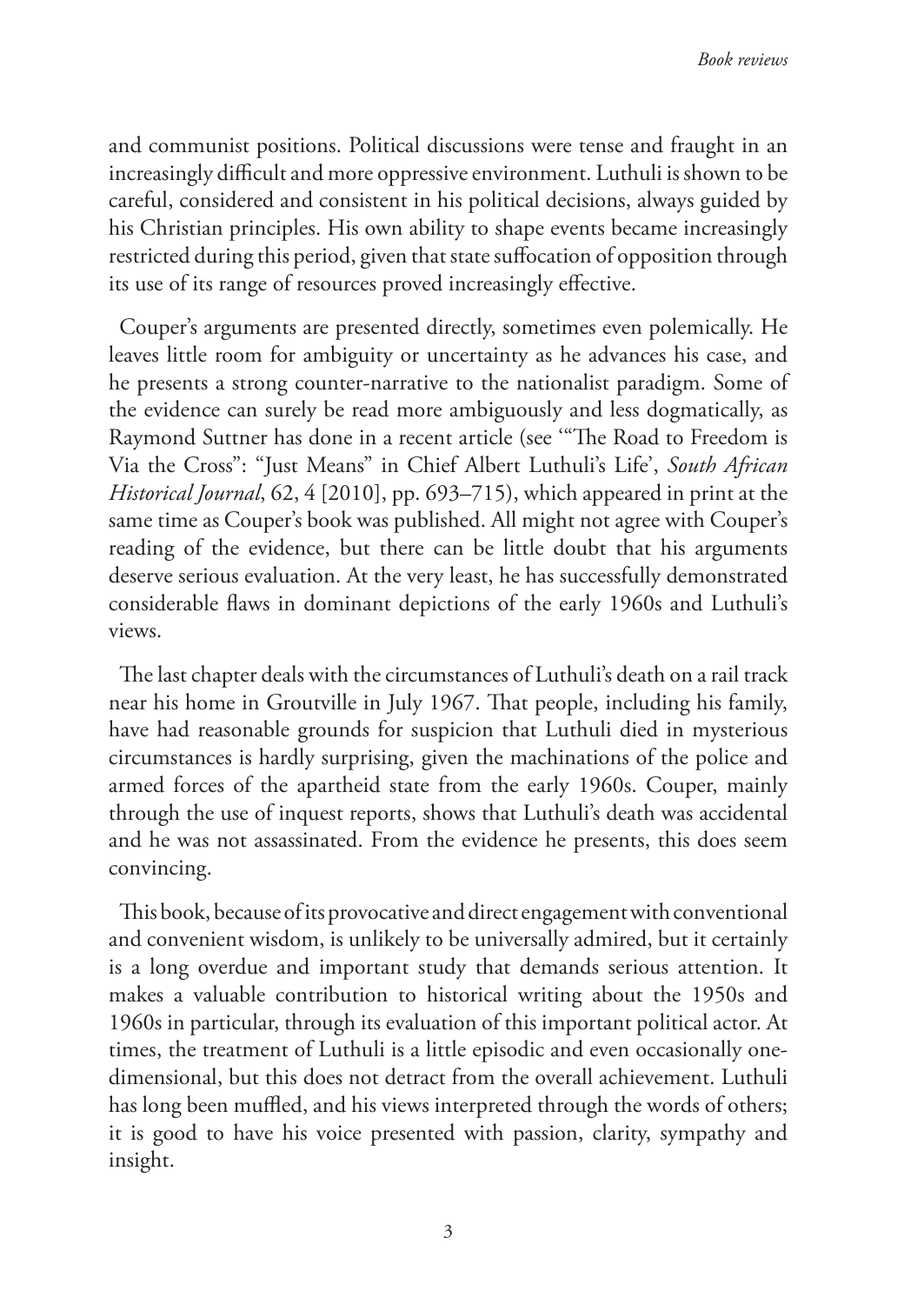Luthuli emerges as a person of modesty, dignity and integrity, all leadership qualities which are attractive and increasingly rare in public life. His career and legacy deserve much more prominence and more honest appraisal than they have enjoyed thus far. Couper deserves much credit for his empathetic portrait of a fine individual, and his study deserves to be widely read.

### *The Afrikaans of the Cape Muslims from 1815 to 1915*

### **(Pretoria: Protea Book House, 2011, 318 pp., maps, illus., bibl., index. ISBN: 978-1-86919-236-5)**

# **Achmat Davids (edited by Hein Willemse and Suleman E Dangor)**

Gerald Groenewald

*Department of Historical Studies University of Johannesburg* ggroenewald@uj.ac.za

Until the 1980s, Afrikaner national unity was maintained by two historical myths: that the Afrikaners were the descendants of the Dutch, with some German and French admixture, but firmly European; and that their 'pearl of great value' – Afrikaans – was likewise a European transplantation: it developed gradually out of Dutch dialects and its recognition as a 'separate' language was thanks to a group of men from Paarl in the Western Cape who in the late  $19<sup>th</sup>$  century attempted to broaden the functional uses of Afrikaans – the so-called 'First Afrikaans Language Movement.' In the mid-1980s – at the height of the 'state of emergency' – Afrikanerdom was assaulted further with the publication of two books: Hans Heese's *Groep Sonder Grense* (1984), which detailed the extent of miscegenation and inter-marriage at the early Cape, and Theo du Plessis's *Afrikaans in Beweging* (1986), which argued for the existence of a number of Afrikaans language movements during the 19<sup>th</sup> century, most notably a 'Malay movement' which existed *before* the advent of the men of Paarl and used Afrikaans in higher functions several decades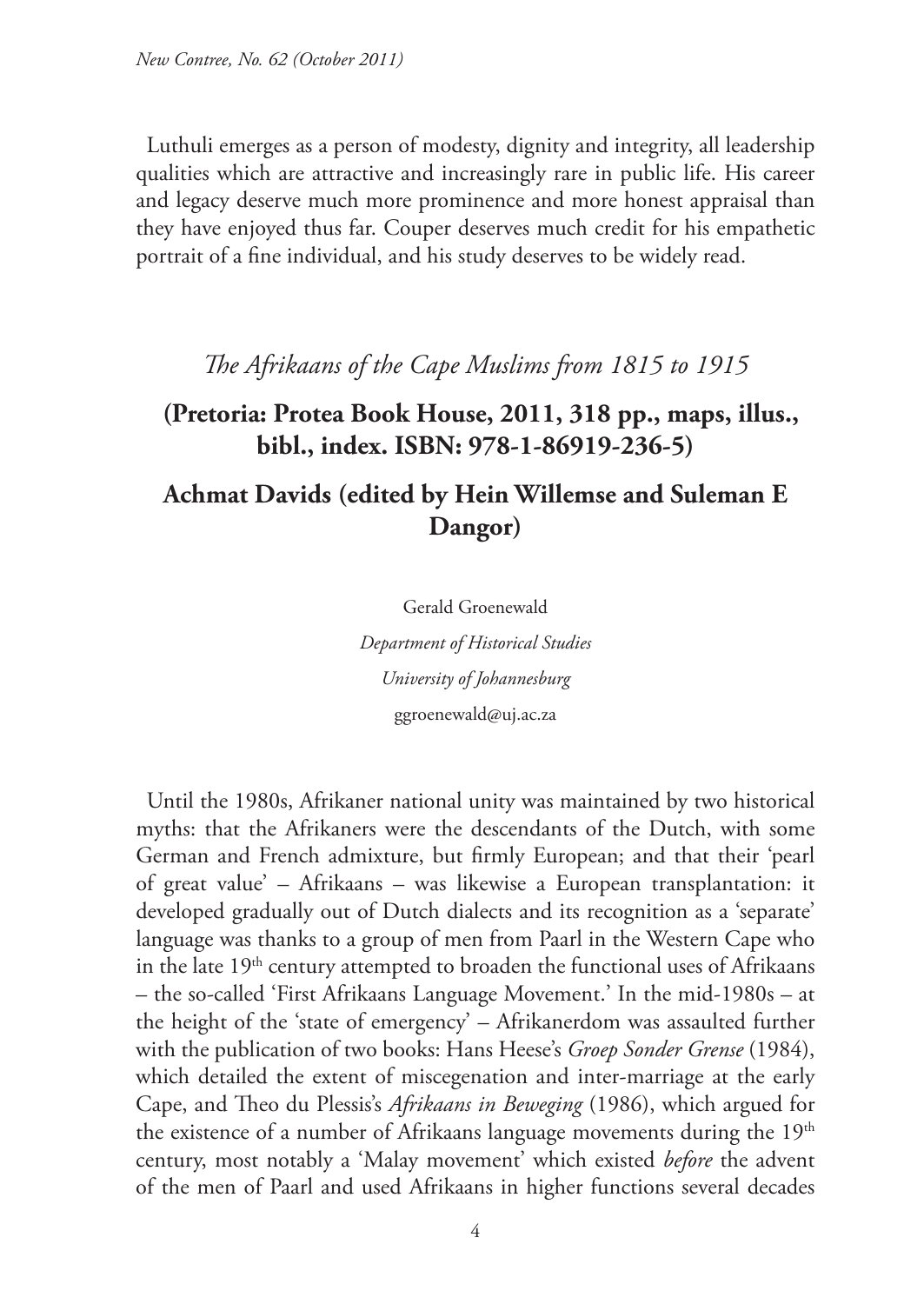earlier. Of course, these were the years of the tricameral parliament, and variationist linguistics (*variasietaalkunde*) was all the rage among Afrikaans linguists: M.C.J. van Rensburg investigated the Afrikaans of the Griqua, Hans du Plessis that of Namibia, while Ernst Kotzé studied Malay Afrikaans. The same period also saw the beginning of a renewed interest in the genesis of Afrikaans in the early Cape, especially among foreign scholars such as Hans den Besten and Paul Roberge who challenged the hegemony of the ideas of J. du P. Scholtz *cum suis* and argued for the importance of substratum influences in the development of Afrikaans.

It is against this background that the book under review should be seen, for it is the long-overdue publication of an MA-thesis (of exceptional length and quality, it should be added) which the late Achmat Davids submitted in 1991 under the supervision of Theo du Plessis. While in some senses it is the product of Afrikaans variationist linguistics as described above, it is also more than that since Davids straddled different fields and roles: unlike the linguists, he was also an historian and a community leader with deep roots in the Muslim community of Cape Town. He first established himself in the 1980s as an expert on  $19<sup>th</sup>$ -century Cape Muslim history with two books, *The Mosques of the Bo-Kaap* (1980) and *The History of the Tana Baru* (1985). His work contributed much to inspire a new generation of historians of the colonial Cape to write more inclusive histories which also paid attention to Islam. Thus, when Achmat Davids turned his attention to the contribution of Cape Muslims to the history of Afrikaans, he did so with a foremost knowledge of their socio-cultural history and with extensive access to informants and (private) sources which probably no other individual could have commanded. For this reason, this book is of as much importance to historians of the colonial Cape as it is to historians of the Afrikaans language and South African Islamic culture.

Davids claims that his book has the humble aim of evoking 'a greater awareness of the existence of Cape Muslim Afrikaans as a useful source for broadening our understanding of the linguistic nature of Cape Afrikaans' (p. 257). Although Davids rightly states that his work is not an exhaustive study of the linguistic nature of Arabic-Afrikaans (the Afrikaans of Cape Muslims written in Arabic script), this book has certainly laid the foundation for such a study. One of Davids' main objectives was to create a standard system of transliterating the Arabic script of Arabic-Afrikaans texts into roman script to demonstrate that the Cape Muslim community wrote as they spoke – thus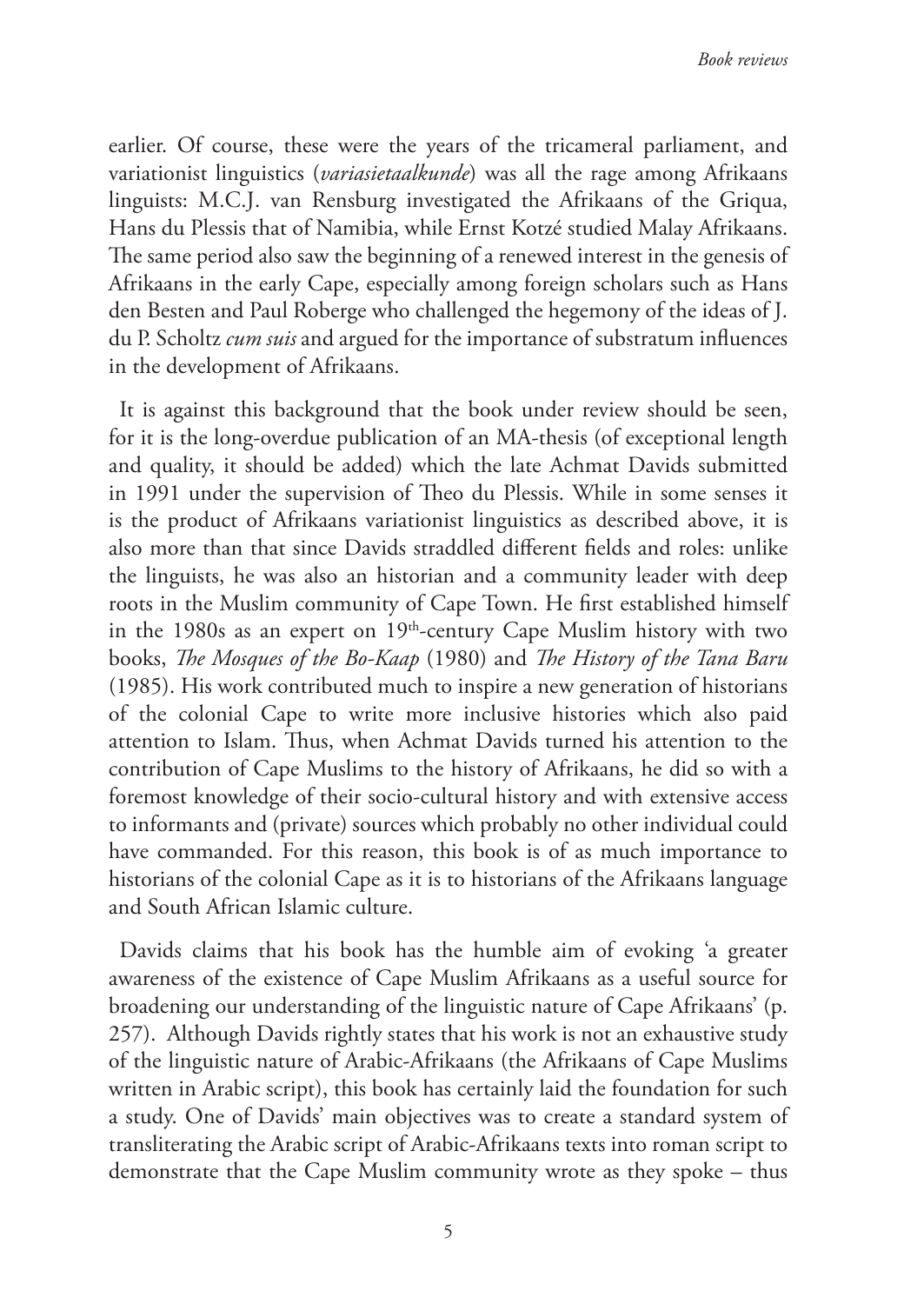proving that Arabic-Afrikaans texts are in a way similar to audio-recordings which preserved the original sounds of Muslim Afrikaans speakers and thus represent a remarkable treasure trove for the Afrikaans historical linguist. These aspects of his study Davids achieves in the second part of the book which consists of a lengthy linguistic analysis (centred on Davids' concept of 'innovative orthographic engineering') of how Muslim Afrikaans speakers adapted the Arabic alphabet and Muslim 'rules of reading' (p. 206) to preserve their own unique sounds. Davids develops a system of transliteration for these Arabic-Afrikaans texts which would bring to the fore much better the actual sounds of past speakers than previously existing systems. In the final chapter, he applies his system to extracts from three texts (both the originals in Arabic script and the transliterations are presented, along with English translations provided by the editors), and discusses some of the linguistic features of the texts.

But to the historian the most innovative part of the study is its first half. Davids quite rightly criticises earlier writers on Arabic-Afrikaans for not contextualising these texts, thus failing 'to fit them into the milieu in which they occurred. The result is that an invaluable source or social history … is lost' (p. 96). Davids, on the other hand, magnificently achieves this ideal; and it is in doing so that his experience as a Cape historian and Muslim community leader greatly aided him. Chapter 2, entitled 'The world the Cape slaves made', traces the 'social milieu in which the Arabic-Afrikaans literary tradition emerged' (p. 87). In much detail – based on an intensive study of literary and archival sources – Davids treats the origins of Cape slaves from the Indonesian archipelago (paying much attention to the religious, literary and linguistic background of the region), the development of a free black community, the various languages and lingua francas spoken by slaves, the development of a Cape Muslim educational system from the early 19<sup>th</sup> century onwards, and the issue of literacy among the slaves. This socio-historic chapter is followed by one which looks in greater detail at the nature, production and dissemination of the 74 known Arabic-Afrikaans texts produced between 1845 and 1915 (although Davids argues that the tradition of writing Afrikaans in Arabic script was already in place by 1830, no earlier texts have survived), dividing their development into three distinct phases.

Considering that this research was done more than 20 years ago, Davids' achievement is remarkable. He was the first Afrikaans linguist to argue for, and demonstrate, the importance of detailed historical research for an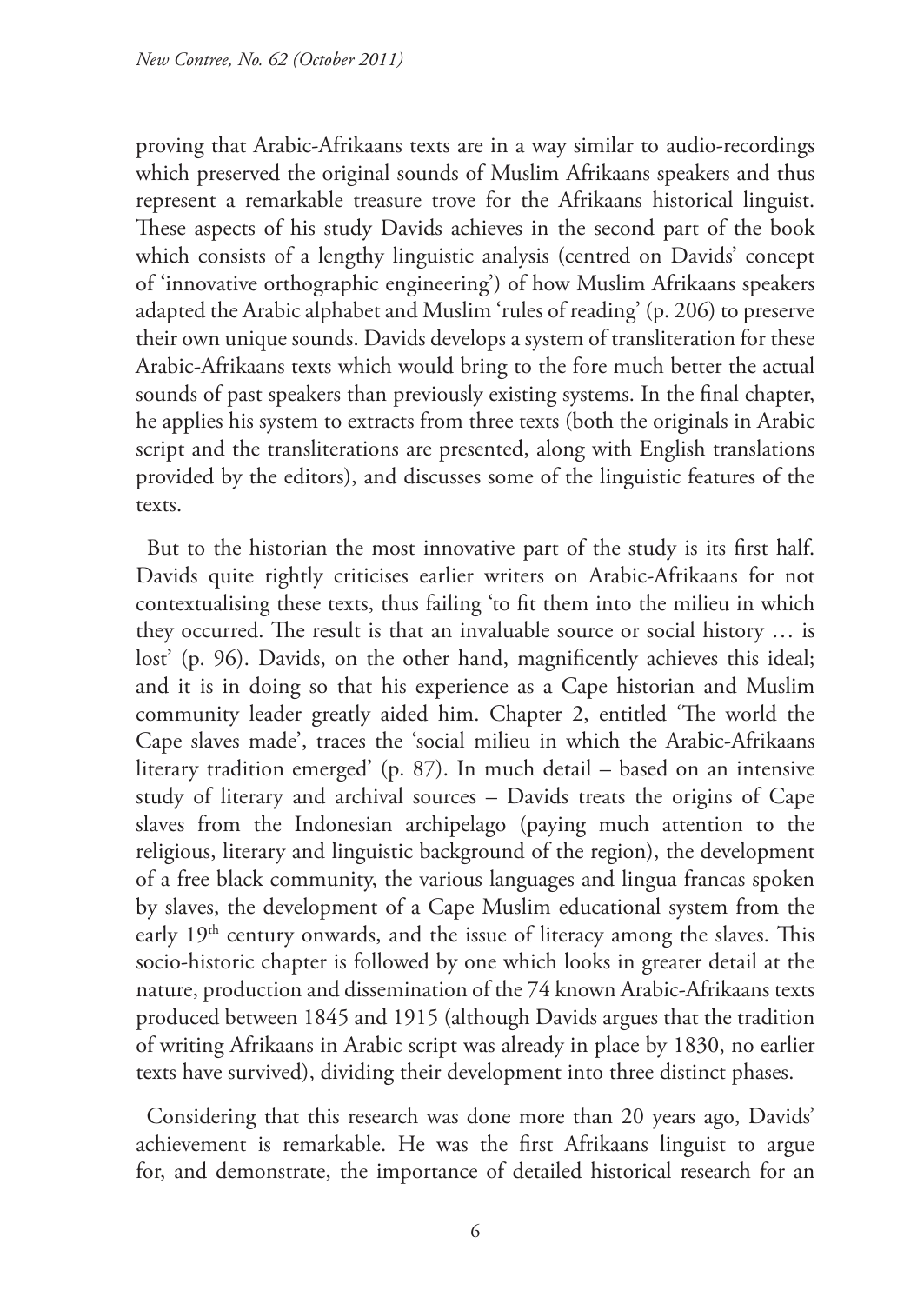understanding of linguistic phenomena (practising what is sometimes known as 'socio-historical linguistics'). In many respects he was ahead of his time: e.g. his careful study of literacy and the role of different literary traditions in its development. In this, as well as his investigation of the production of different genres of Arabic-Afrikaans text, he was an early South African practitioner of what is now called 'book history'. In at least two cases he was most prescient: in his discussion of the famous 1760-slave letter in Bugis script he states unequivocally, 'I do not believe it was the only [slave letter] written. Nor do I believe that a network of correspondence existed only among the Buganese [*sic*] slaves' (p. 79). And indeed, the past decade has seen the discovery of another Bugis letter (including some Arabic in Bugis characters) from 1786, the notebook of a slave teacher covering 1717-32 (which includes some text in Tamil), and a large cache of correspondence between slaves and ex-slaves at the Cape with their relatives in Batavia. Likewise, when Davids suggests that one of the reasons for the demise of Arabic-Afrikaans was the inability of converts to Islam to read Arabic script, he mentions that the extent of conversion through marriage might be higher than has been assumed (pp. 99- 100). Recently, V.C. Malherbe has indeed demonstrated that in the second half of the 19<sup>th</sup> century, many women of European descent entered into liaisons with Muslim men.

While I am delighted that Davids' study is finally available more widely, in a carefully edited version, rereading his work made me realise what a missed opportunity its late publication represents: had this book appeared in the early 1990s, its impact would have been so much higher. As it is, Davids' work has loomed large on Cape historiography over the past decade or two, and the seminal studies of Kerry Ward on exiles and convicts in the VOC empire, Ana Deumert on the varieties of Cape Afrikaans in the 19<sup>th</sup> century, John Edwin Mason's exploration of Sufism among Cape slaves, as well as Robert Ross and Sirtjo Koolhof's examination of Bugis slave networks, have all taken their cue from Davids' work on the language and culture of the Cape Muslims. The editing and production of this book were labours of love; well-deserved by a scholar as renowned for his enthusiasm and generosity as Achmat Davids.